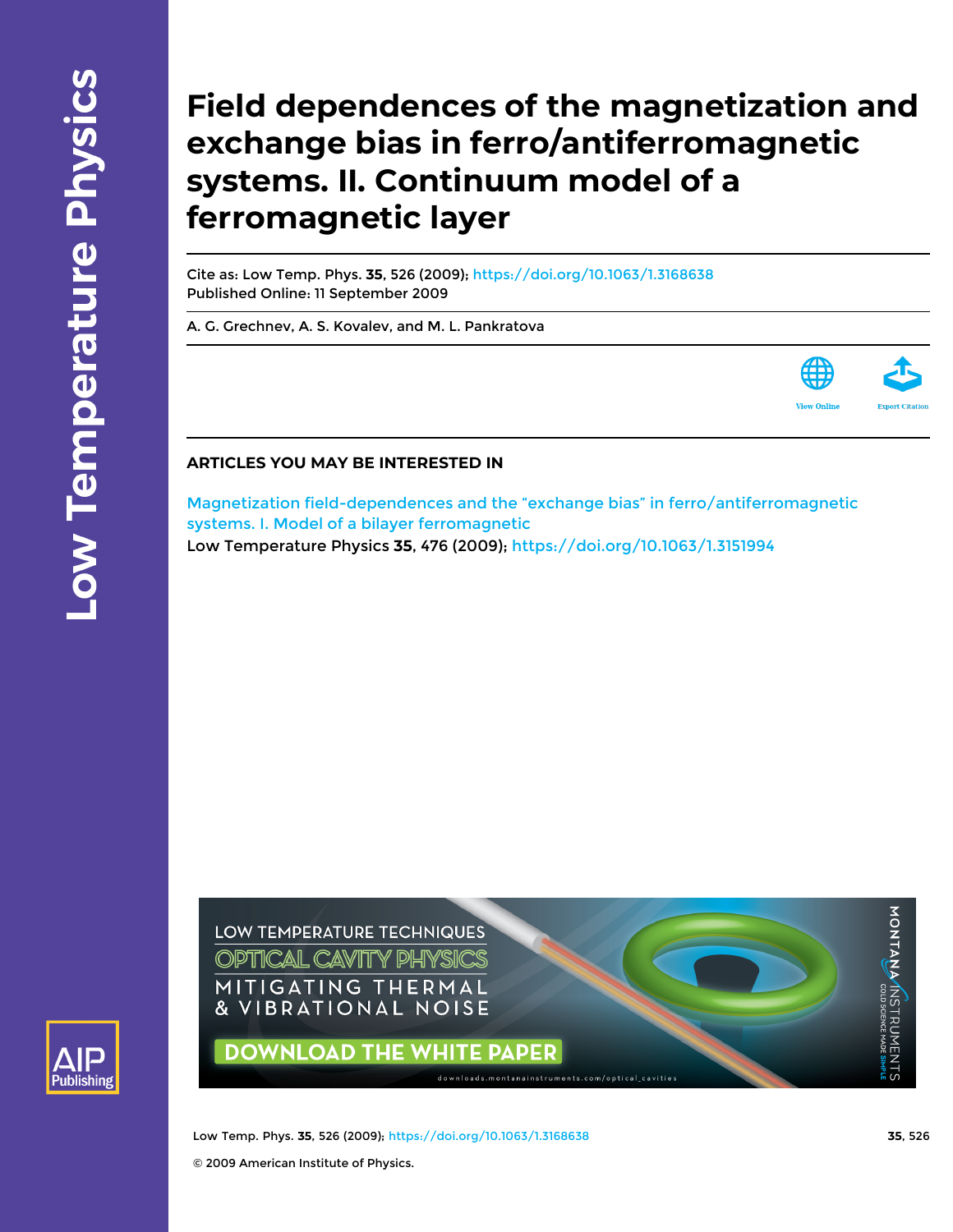# **[Field dependences of the magnetization and exchange bias in ferro/antiferromagnetic](http://dx.doi.org/10.1063/1.3168638) [systems. II. Continuum model of a ferromagnetic layer](http://dx.doi.org/10.1063/1.3168638)**

A. G. Grechnev and A. S. Kovalev<sup>a)</sup>

*B. I. Verkin Institute for Low-Temperature Physics and Engineering of the National Academy of Sciences of Ukraine, pr. Lenina 47, Kharkov 61103, Ukraine*

#### M. L. Pankratova

*V. N. Karazin Kharkov National University, pl. Svobody 4, Kharkov 61107, Ukraine* (Submitted March 16, 2009) Fiz. Nizk. Temp. **35**, 670–676 July 2009-

A model giving a qualitative explanation of the results of an experimental investigation of the field dependences of the magnetization in ferro- and antiferromagnetic media in contact with one another is proposed. In this model a thin ferromagnetic (FM) film with strong easy-plane anisotropy is described in the continuum approximation. It is shown that collinear and canted structures of the ferromagnetic layer can co-exist in the system studied. The ranges of the parameters exchange interactions in the FM layer and through the FM/AFM interface, thickness of the FM layer, and magnitude of the external magnetic field) where a nonuniform state of the FM exists are found and explicit analytic expressions are obtained for the distribution of the magnetization in this state. The dependences of the total magnetization of the system on the magnitude of the external field are constructed in the physically important cases of "thin" and "thick" FM layers, and it is demonstrated that the experimentally observed unsymmetric dependence  $M(H)$  is possible. The results of the present work are compared with our previous results obtained using simpler model of a two-layer FM subsystem. © *2009 American Institute of Physics*. [DOI: [10.1063/1.3168638](http://dx.doi.org/10.1063/1.3168638)]

#### **I. INTRODUCTION**

Magnetic multilayer systems with a different magnetic structure of the individual layers (primarily, alternating layers of ferro- and antiferromagnets) have been attracting the attention of experimentalists and theoreticians recently. This is due to the possible applications of such objects in the magnetic writing and storage of information and in the study and application of the phenomenon of giant magnetoresistance. The exchange bias (EB) phenomenon or exchange anisotropy, $1-3$  consisting of a shift of the hysteresis loop of the dependence of the magnetization on the external magnetic field  $M = M(H)$  away from the symmetric position relative to the point  $H=0$ , is very interesting from the theoretical standpoint. The effect is of a surface character and is determined by the magnetic interaction through the FM/AFM interface surface, and the magnitude of the EB field  $H_{bias}$  decreases with increasing thickness of the FM layer as  $H_{bias}$  $\sim 1/L_F$ , where  $L_F$  is the thickness of the FM layer.<sup>2,3</sup> The simplest theoretical models of the phenomenon (for example, Ref. 2) assume that the magnetization of the FM layer is uniform and absence of nonuniform magnetic states. Exchange bias is explained by the effective field acting on the FM through the interface. It is assumed that the AFM boundary is compensated, though the EB phenomenon is also observed in cases where the boundaries are not compensated. The possibility of the formation of domain walls (DWs), parallel to the interface was examined in Refs. 4–10, but even though many works have been performed a complete theory of EB still does not exist.

Recently, new features of the EB phenomenon have been found experimentally: the shifted hysteresis loop becomes asymmetric (i.e.  $M(2H_{bias} - H) \neq -M(H)$ ) and steps appear on it,  $11-15$  and the slope of the magnetization curve is different on different sections. The presence of "small shelves" and sections of the function  $M(H)$  which are separated by field intervals indicates the possible existence of stationary states which are different from completely magnetically reversed states.

In Ref. 16 we examined the simplest model of a FM/ AFM bilayer system where the FM part consisted of only two atomic layers. This was the simplest model that admits nonuniform AFM states of magnetization in a direction perpendicular to the FM/AFM interface.

It was shown that (i) because of the formation of a noncollinear (canted) phase the region of magnetization reversal is of finite width as a function of the field, (ii) for ferromagnetic exchange *J* which is small compared with the exchange  $J_0(J \leq J_0/2)$  through the interface a "small shelf" with *M*  $=0$ , corresponding to the antisymmetric phase  $\uparrow \downarrow$ , is observed in the field dependence of the magnetization of the ferromagnetic layer near the field  $H_{bias}$ , (iii) the dependence  $M(H)$  is symmetric relative to the field  $H_{\text{bias}}$ , and (iv) FM magnetic anisotropy in the easy plane results in the appearance of a strongly asymmetric hysteresis loop. The results describe qualitatively a number of experimentally observed dependences of the magnetization curves but they do not describe, for example, the asymmetry of the magnetization curves with respect to the value of *M*.

Our objective in the present work is to extend the previously proposed model to the case of a FM region consisting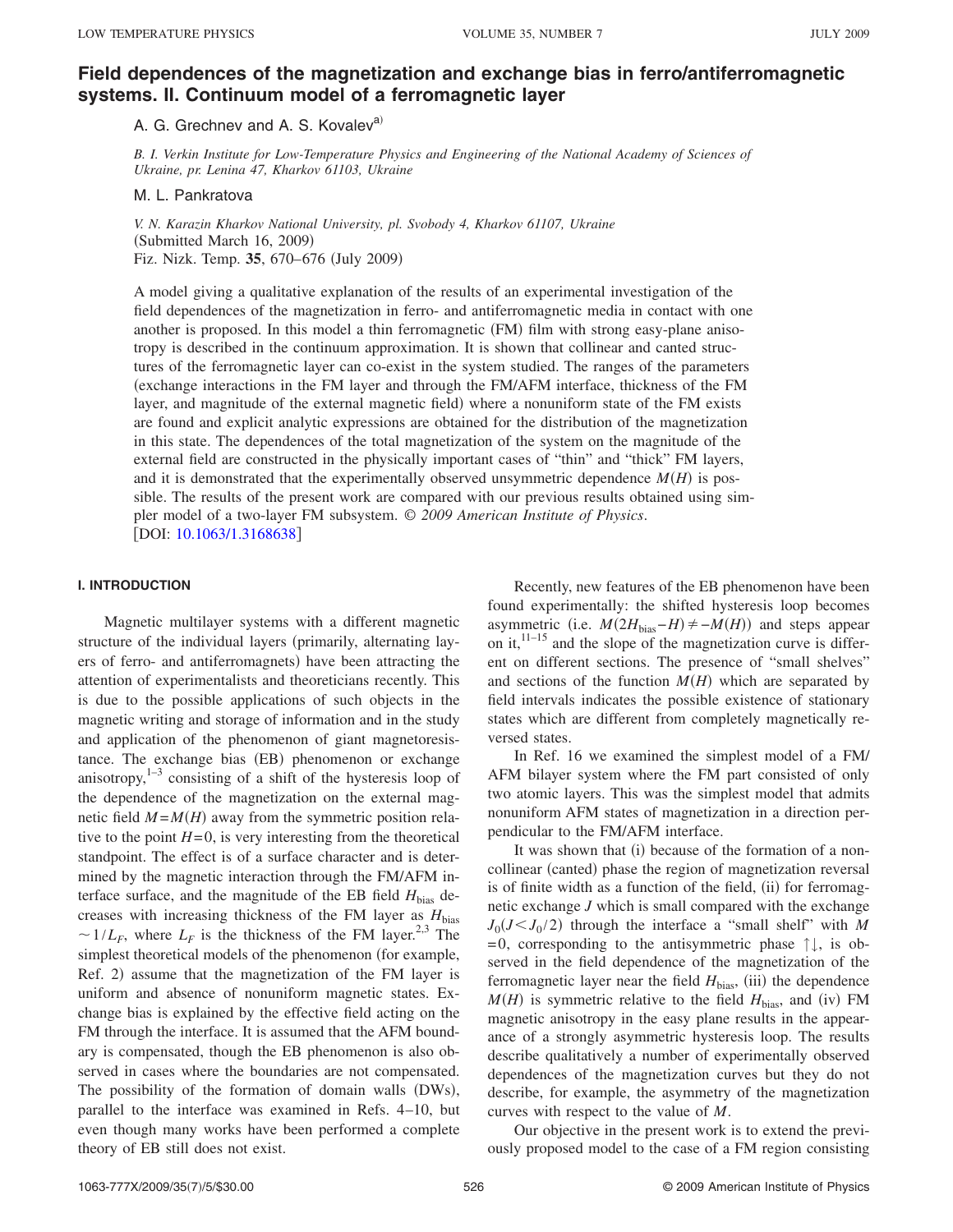of a quite large number of magnetic layers. We show that such an extension of the model results in asymmetry of  $M(H)$  associated with the appearance of DW type nonuniform states. In addition, it is demonstrated that the results in the bi- and multilayer models behave similarly but an increase of the number of FM layers increases the critical value of the parameter  $J/J_0$  at which the special features of the EB phenomenon appear. This result can serve as validation of the model examined in Ref. 16 and of the results following from this model.

## **II. FORMULATION OF THE CONTINUUM MODEL OF A FM LAYER OF FINITE THICKNESS**

The model of two FM layers which was studied in Ref. 16 is very simplified, but it does yield some important qualitative results. Actually, in the experiment the thickness of the ferromagnetic part reaches several tens of atomic layers, and then it is sometimes possible to use continuum models. We shall consider the case where the FM consists of *N* layers (Fig. 1). Just as in Ref. 16, we shall confine our attention to a "rigid" AFM whose magnetic moments are fixed and do not change direction in an external magnetic field. The strong easy-plane anisotropy "packs" the FM magnetic moments into the easy plane, and the configuration of the magnetic moments is characterized only by the turn angles  $\varphi_n$  of the moments in the this plane. We shall examine the simplest case where there is no additional anisotropy in the easy plane (isotropic easy plane). The parameter  $J$  characterizes the exchange interaction between the FM moments, and the parameter  $J_0$  characterizes the exchange interaction through the FM/AFM interface. The total energy of the ferromagnetic part is given by the expression

$$
E = -J_0 \cos \varphi_1 - J \sum_{n=1}^{N-1} \cos(\varphi_n - \varphi_{n+1}) - H \sum_{n=1}^{N} \cos \varphi_n,
$$
\n(1)

where  $H$  is the external magnetic field, directed along the interface of the media.

The equilibrium configurations are determined by the equations  $dE/d\varphi_n = 0$  for all  $n = 1...$ , *N*. These equations have the form

$$
(H + J_0)\sin \varphi_1 + J \sin(\varphi_1 - \varphi_2) = 0, \tag{2}
$$

$$
H\sin\varphi_n+J\sin(\varphi_n-\varphi_{n-1})+J\sin(\varphi_n-\varphi_{n+1})=0,
$$

$$
n = 2, \dots, N - 1,\tag{3}
$$

$$
H\sin\varphi_N + J\sin(\varphi_N - \varphi_{N-1}) = 0.
$$
 (4)

For weak external fields  $|H| \le J$  and weak effective exchange through the interface  $J_0 \ll J$  (for sufficiently thin FM



FIG. 1. Configuration of the magnetic moments of FM layers that corresponds to the continuum model studied in the present work.

layer), the continuum approximation can be used and the system can be described by means of differential equations. We shall switch from discrete variables  $\varphi_n$  to a continuous function  $\varphi(x)$ , where  $0 \le x \le L$ ,  $L = aN$  is the thickness of the ferromagnetic layer and *a* is the interlayer distance. The equation assumes the form of the equation for a mathematical pendulum or static reduction to the "sinusoidal Gordon equation" well-known in nonlinear mechanics:

$$
\frac{d^2\varphi}{dx^2} = \frac{H}{Ja^2} \sin \varphi.
$$
 (5)

This equation is supplemented by boundary conditions at the boundary with the antiferromagnet at  $x=0$  and at the free boundary at *x*=*L*:

$$
\left. \frac{d\varphi}{dx} \right|_{x=0} = \frac{J_0}{aJ} \sin \varphi(0), \qquad \left. \frac{d\varphi}{dx} \right|_{x=L} = 0.
$$
 (6)

#### **III. NONUNIFORM STATES OF A FM LAYER**

The only solution of the system  $(5)$  and  $(6)$  for  $H>0$  is the uniform state  $\varphi = 0$ . Non-collinear solutions exists for *H*  $<$  0, where a large restructuring of the ferromagnetic layer occurs. We introduce the notation  $\mathcal{H} = |H|/Ja^2$  and rewrite Eq.  $(5)$  in the form

$$
\frac{d^2\varphi}{dx^2} + \mathcal{H}\sin\varphi(x) = 0.
$$
 (7)

This equation possesses the trivial solution:  $\varphi = 0$  with energy  $\mathcal{E}_\uparrow = L\mathcal{H}/a - \mathcal{H}_0$  and  $\varphi = \pi$  with  $\mathcal{E}_\downarrow = L\mathcal{H}/a + \mathcal{H}_0$ , where the total energy is determined in the natural manner

$$
\mathcal{E} = \frac{1}{a} \int_0^L dx \left\{ \frac{1}{2} \left( \frac{d\varphi}{dx} \right)^2 + \mathcal{H}_0 \cos \varphi \right\} - \mathcal{H}_0 \cos \varphi_0 - \mathcal{H} \frac{L}{a},\tag{8}
$$

and  $\mathcal{H}_0 = J_0 / J a^2$ . In addition to these collinear solutions there exist solutions of Eq. (7) which correspond to a canted phase:

$$
\varphi(x) = 2 \arcsin[k \operatorname{sn}(\sqrt{7t}(x + x_0), k)], \tag{9}
$$

satisfying the boundary conditions, where sn  $(q, k)$  is Jacobi's elliptic sine and *k* is its modulus. The parameters  $(x_0, k)$ of this solution are found from the boundary conditions (6). They are determined by the following system of equations:

$$
\sqrt{\lambda} \text{cn}(\sqrt{\mathcal{H}}x_0, k) = \text{sn}(\sqrt{\mathcal{H}}x_0, k) \text{dn}(\sqrt{\mathcal{H}}x_0, k), \tag{10}
$$

$$
\sqrt{\mathcal{H}}(L+x_0) = \mathbf{K}(k),\tag{11}
$$

where  $K(k)$  is the complete elliptic integral of the first kind and  $\lambda = J|H|/J_0^2$ . The system of equations (10) and (11) reduces to a single equation for the modulus *k* of the elliptic function:

$$
\operatorname{sn}(\sqrt{\mathcal{H}}L,k)\operatorname{dn}(\sqrt{\mathcal{H}}L,k)=\sqrt{\lambda}\operatorname{cn}(\sqrt{\mathcal{H}}L,k).
$$
 (12)

This equation contains two dimensionless parameters:  $\lambda$ and  $\sqrt{\frac{H}{H}} = \sqrt{|H|}/J(L/a)$ . Three parameters with the dimension of length arise naturally: *L*,  $l_0 = a(J/J_0)$ , and  $l_1$  $=$ a $\sqrt{J/|H|}$ . Here  $\lambda = (l_1 / l_0)^2$  and  $\sqrt{\pi}L = L/l_1$ . We call attention to the following relation between the arguments of the ellip-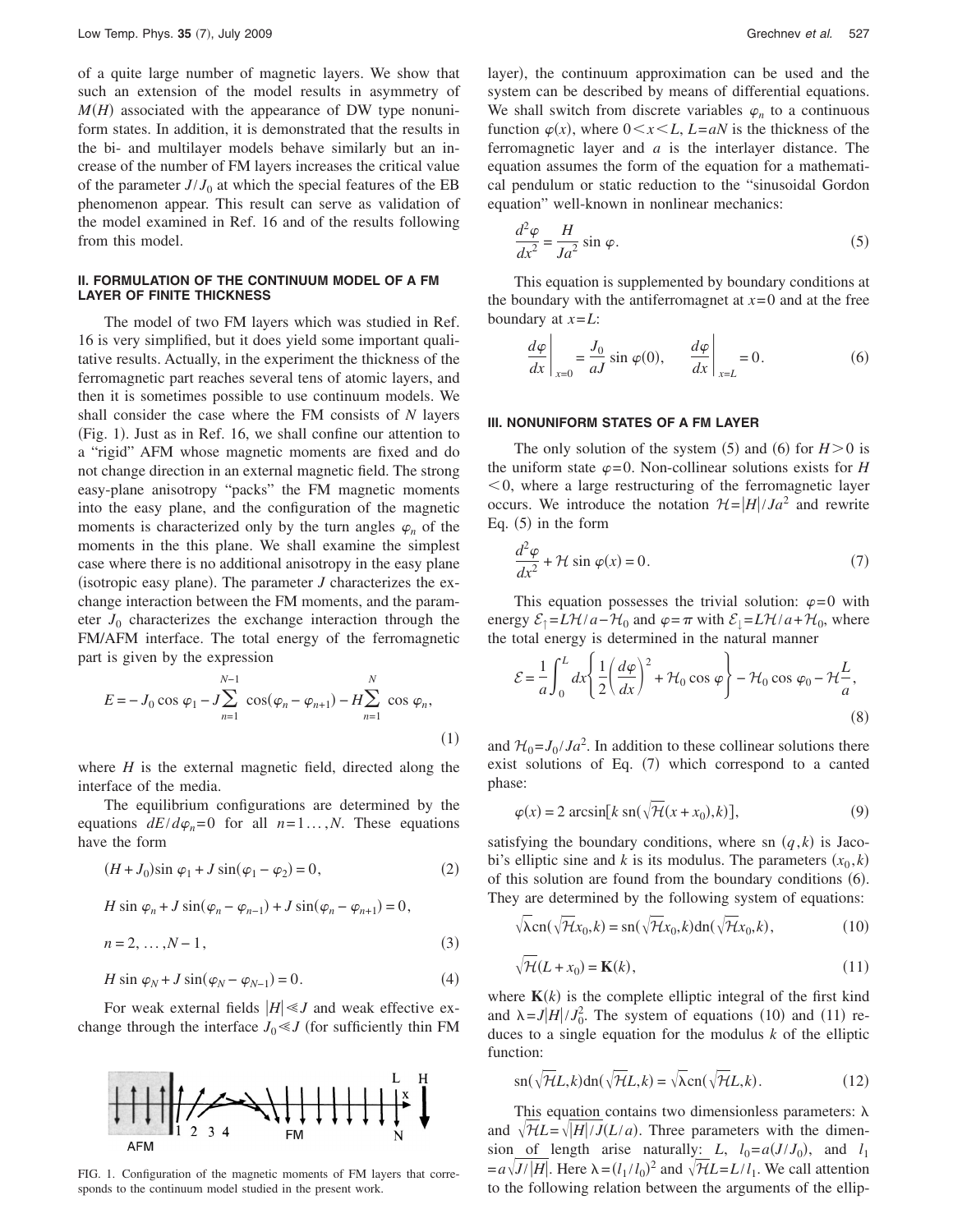

FIG. 2. Phase diagram in the plane of the parameters  $L/l_1$  and  $L/l_0$ . The regions of stability of the collinear phases with  $\varphi = 0$  and  $\varphi = \pi$  and the canted phase (NC) are presented. The regions *A* and *B* correspond to "thin"  $(L \ll L_0)$  and "thick"  $(L \gg l_0)$  FM layers.

tic functions:  $\sqrt{\lambda} \text{sn}(\sqrt{\mathcal{H}}x_0, k) = \text{sn}(\sqrt{\mathcal{H}}L, k)$ . The energy of the canted configuration (9) equals (in dimensionless units)

$$
a^{2}E_{NC} = \frac{aL}{l_{1}^{2}}(2k^{2} - 3) - \frac{a}{l_{0}} + \frac{al_{0}}{l_{1}^{2}}2k^{2}sn^{2}\left(\frac{L}{l_{1}}, k\right)
$$

$$
+ 4\frac{a}{l_{1}}\left[\mathbf{E}(k) - E\left\{\arcsin\frac{l_{0}}{l_{1}}sn\left(\frac{L}{l_{1}}, k\right), k\right\}\right], \quad (13)
$$

where  $E(k)$  and  $E(u, k)$  are the complete and incomplete elliptic integrals of the second kind, and Eq.  $(12)$  can be rewritten in the form

$$
\operatorname{sn}\left(\frac{L}{l_1},k\right) = \frac{1}{\sqrt{2}k}\sqrt{1+\lambda-\sqrt{(1-\lambda)^2+4\lambda(1-k^2)}}.\tag{14}
$$

Using Eq. (13) the energy of the canted configuration can be expressed in terms of the modulus *k* of the elliptic function, and the expression  $(14)$  is an equation for the dependence of this modulus on the magnitude of the external magnetic field *H* for different ratios of the parameters of the system. In the expression (14) the parameter  $\lambda$  can be arbitrary (larger or smaller than 1); this follows from the relation for  $dn^2(L/l_1, k)$ .

We shall also calculate the total magnetization of the ferromagnetic layer, given by the relation

$$
M = \frac{1}{Ja^3} \int_0^L dx \cos \varphi(x).
$$
 (15)

The normalization is chosen so that the natural relation *E*=−*MH* holds in the collinear phase. In the collinear phases  $M_{\parallel} = L/Ja^3$  and  $M_{\perp} = -L/Ja^3$ . The magnetization of the canted phase of the ferromagnetic film is given by (the ratios of the characteristic parameters with the dimension of length are written out explicitly)

$$
Ja^2M_{NC} = -\frac{L}{a} + 2\frac{l_1}{a}\left[\mathbf{E}(k) - E\left\{\arcsin\frac{l_0}{l_1}\operatorname{sn}\left(\frac{L}{l_1}, k\right), k\right\}\right].\tag{16}
$$

The equation  $(14)$  is easily studied in the plane of the parameters  $L/l_1$  and  $L/l_0$  (Fig. 2). In this figure the lines *k*  $=0$  and  $k=1$  bound the region of existence of different solutions. The lower boundary of the region of the canted phase



FIG. 3. Phase diagram in the plane  $|H|$  and  $L/a$ . The lines  $H_+$  correspond to the boundaries of the region of existence of the canted phase in Fig. 4. The line  $L/a = J_0 / J$  separates the regions of "thin" *(A)* and "thick" *(B)* FM layers. The dark regions are regions where the inequalities used to find explicit dependences for the parameters of the magnetic structure on the magnitude of the field and the thickness of the FM layer are satisfied.

 $(H=H_{-})$  in the figure is determined by the relation  $L/l_0$  $=(L/l_1)\tanh(L/l_1)$  and the upper boundary  $(H=H_+)$  by the relation  $L/l_0 = (L/l_1)\tan(L/l_1)$ . In the present article we examine the case of a quite thick FM interlayer:  $L/a \ge 1$ . In addition, the physical situation corresponds to the values *J*  $\gg J_0$  and therefore  $l_0 / a \gg 1$ . Thus there are two large parameters in the problem at hand:  $L/a$  and  $l_0/a$ . The case  $L \ge l_0$ corresponds to a "thick" ferromagnetic layer (region *B* in Fig. 2) and  $L \ll l_0$  to a "thin" ferromagnetic layer (region *A*). In the figure, the line  $L = l_0$  corresponds to the boundary of these limiting cases. The two cases indicated were studied qualitatively in Ref. 9, but the exact solutions of the model are obtained for the first time in the present article. The solution of Eq. (14)  $k = k(H)$  is easily found within the "thin" and "thick" FM layers, determining the change of the structure of the canted state as a function of the field strength. In the region *A* of small values of  $l_1 / l_0$  ("thin" FM layer) we have  $2k^2(H) \approx 1+3(J/J_0)[H/J_0+(L/a)(H/J_0)^2]$ . In the region *B* of large values of  $l_1 / l_0$  ("thick" FM layer) we have  $(k) = K(L/a + J/J_0) \sqrt{|H|/J}.$ 

Since we shall be interested below in the dependences of the energy and magnetization of the canted state on the external field, we shall find the field interval in which this state exists as a function of the parameter ratios  $L/a$  and  $J/J_0$ . This region is depicted in Fig. 3 as a function of the parameter  $L/a$  for fixed ratio  $J/J_0$ . The region of existence of the canted configuration is singled out; its lower field boundary corresponds to the modulus  $k=0$  and the upper field boundary to  $k=1$ . It is evident in the figure that a canted structure exists in a "thin" FM film only in strong fields  $(|H| \ge J_0)$  and in the "thick" film only in weak fields  $(|H| \ll J_0)$ .

## **IV. FIELD DEPENDENCES OF THE MAGNETIZATION IN THE CONTINUUM MODEL**

We shall examine first the case of a "thin" FM layer  $(L \ll l_0)$ . This case most often arises in experiments, since the typical thickness of the FM film is 10–50 atomic layers, while the effective parameter  $J_0 / J$  is of the order of  $10^{-2} - 10^{-3}$ . We obtain from the relations presented above for the boundaries of the region of existence of the canted phase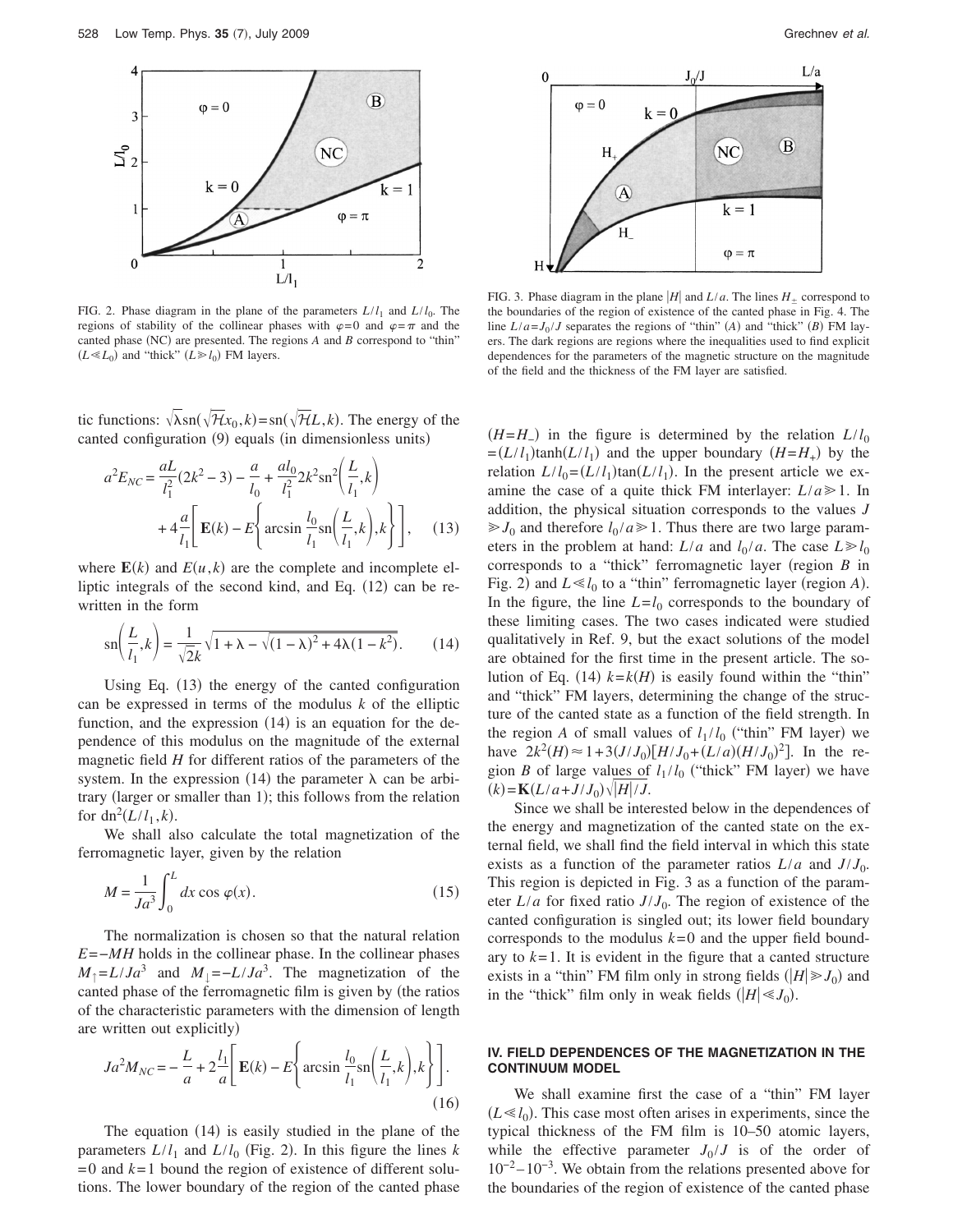

FIG. 4. Field dependence of the magnetization  $M(H)$  for "thin" (a) and "thick" (b) FM layers.

$$
H_{\pm} \approx -J_0 \frac{a}{L} \pm \frac{J_0^2}{3J}.
$$
\n(17)

The field dependence of the magnetization  $M(H)$  for a "thin" FM layer is presented in Fig. 4a. It is reminiscent of the corresponding dependence in the model of two FM layers, presented in Fig. 4a of Ref. 16. The transition is sharp and practically symmetric relative to the exchange bias field

$$
H_{\text{bias}} \approx -J_0 \frac{a}{L}.\tag{18}
$$

This result is identical to that obtained in the simple single-layer model proposed in Ref. 1. The relation  $|H_{\text{bias}}|$  $\sim$  1/*L*, which is usually observed in experiments, holds here.

The width of the region of the canted phase is  $\Delta H$  $=(2/3)J_0^2/J \ll |H_{bias}|$ . For  $H = H_{bias}$  the magnetization is 0 and  $k^2$ =1/2. Physically, the "thin" FM layer situation signifies that the FM in the canted phase is magnetized almost uniformly:  $\varphi(0) \approx \varphi(L)$ . Indeed, the coordinate *x* enters in the relation (9) only in the combination  $\sqrt{\mathcal{H}}x$ , and  $\sqrt{\mathcal{H}}L = L/l_1$  $\approx \sqrt{L/l_0}$ , since in this limit *H* $\approx -J_0 a/L$  in the canted phase. Therefore  $\sqrt{HL}$  1. Practically uniform rotation of the magnetization from  $\varphi = 0$  to  $\varphi = \pi$  occurs in the narrow region *H*<sup>−</sup>*H*<sup>−</sup>*H*<sup>−</sup>*H*<sub>+</sub>.

In the bilayer model studied in Ref. 16 *L*=2*a*, and the "small thickness" of the layer  $L=2a \ll l_0$  meant that  $J/J_0$  $\geq 1$ , i.e. it corresponded to the limit  $I \geq 1$  in Fig. 2a of Ref. 16. Interestingly, even though the bilayer model is simple, it gives a result that is correct not only qualitatively but also quantitatively in the limit studied. Indeed, setting *L*=2*a* in the relations  $(17)$  and  $(18)$  an expression is obtained for the center of the transitional region  $H_{bias} = -J_0 / 2$ , which is identical to the result obtained in the bilayer model. The width of the transitional region  $\Delta H = (2/3)J_0^2/J$  likewise is practically identical to that obtained in the preceding model  $\Delta H$  $=(1/4)J_0^2/J.$ 

We shall now examine the other limiting case—a "thick" ferromagnetic layer, when  $L \ge l_0$ . The limits  $k \to 0$  and  $k \rightarrow 1$  are also easily analyzed in this case. The boundaries of the canted phase in Fig. 3 are determined by the expressions

$$
H_{+} \approx -J\left(\frac{\pi}{2}\right)^{2}\left(\frac{a}{L}\right)^{2}, \quad H_{-} \approx -J\left(\frac{J_{0}}{J}\right)^{2}.
$$
 (19)

Figure 3 displays the regions where the inequalities  $l_1 / l_0$ ,  $L/l_1 \sim \sqrt{L} \ll 1$  hold for a "thin" FM layer with  $L/a \ll J/J_0$  and the regions  $L/l_1 \ge 1$  and  $l_1/l_0 \ge 1$  at the upper and lower boundaries with  $L/a \gg J/J_0$  for the "thick" FM layer.

The field dependence of the magnetization  $M(H)$  is unsymmetric for a "thick" FM layer (Fig. 4b) as a function of the field relative to the value  $H_0 = J_0 a / L$ . We introduce the notation  $H_{bias}^{\text{eff}}$  for the field in which the magnetization vanishes, where now  $|H_{\text{bias}}^{\text{eff}}| \approx |H_{+}| \approx J(a/L)^{2} \ll J_{0}a/L$  and  $a^2 J M_{NC}(H_0) = -(L/a) + O(J/J_0)$ . Thus we have  $|H_{bias}^{\text{eff}}| \sim 1/L$ in this case. The simple model used in Ref. 1 no longer works in the limit considered. We obtained the decrease of the exchange bias field observed experimentally in thick samples (in Ref. 17) as a function of sample thickness  $|H_{\text{bias}}| \sim 1/L^2$  instead of  $|H_{\text{bias}}| \sim 1/L$  for thin FM films. The width of the transition is  $\Delta H \approx J_0^2 / J \gg |H_{\text{bias}}^{\text{eff}}|$ . Qualitatively, the reason for the asymmetry of the magnetization reversal lies in the following for the thick region of the FM. In the collinear phase  $\varphi = \pi$  there is an energy loss  $2J_0$  at the interface. Consequently, the formation of a nonuniform structure with width of the order of  $\mathcal{H}^{-1/2} = l_1 = a\sqrt{J}/|H|$  and energy  $\sim \sqrt{|H|}J$  is energetically more advantageous in not very strong fields. Such an object is mathematically similar to a domain boundary. However, in our case the anisotropy in the easy plane is absent and the external magnetic field plays the role of this anisotropy in the formation of a nonuniform structure. For  $H = H = -J_0^2/J$  the energy of the nonuniform state becomes of the order of  $J_0$  and a transition occurs into the collinear phase with  $\varphi = \pi$ .

We note that in the model of a bilayer FM subsystem examined in Ref. 16 the limit  $J_0 \ge J$  formally corresponds to the case of a wide FM layer. That is, the limit  $J/J_0 \ll 1$ , which seems to be physically groundless in the bilayer model, corresponds in the case of a FM layer of finite thickness to the entirely physical situation  $L/a \gg J/J_0$ , which can happen for  $J/J_0 \ge 1$ . However, in contrast to a thin FM, in the limit considered the two models give a very different picture of magnetization reversal in a field.

### **V. CONCLUSION**

Using a continuum model of a FM layer in contact with a rigid AFM film an exact solution for the canted phase was found in terms of Jacobi's elliptic functions and the boundaries within which such a phase exists were determined. Exact expressions were found for the dependences of the energy and magnetization of the system on the magnitude of the external field. The limiting cases of "thin"  $(L/a \ll J/J_0)$ and "thick"  $(L/a \ge J/J_0)$  FM layers were analyzed. In the case of a "thin" FM the magnetization in the canted phase is